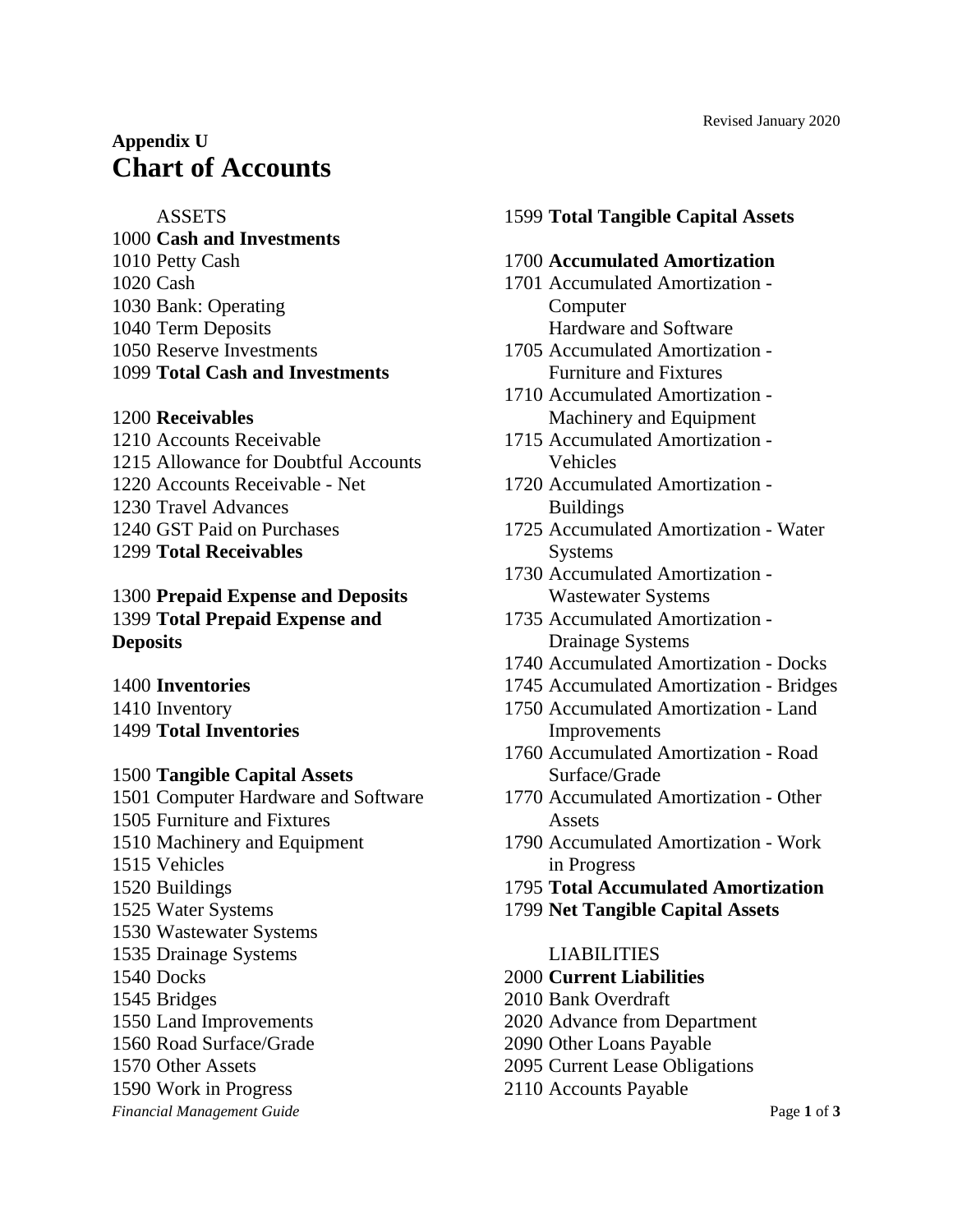- MEBP Pension MEBP Medical MEBP LTD MEBP Life MEBP Payable CPP Payable EI Payable Federal Income Tax Payable Receiver General Payable Vacation Payable Damage Deposits Other Payroll Items Payable Property Taxes Payable Customer Prepayments
- **Total Current Liabilities**

# **Deferred Revenue (O&M) Total Deferred Revenue (O&M)**

# **Deferred Revenue (Projects)** Project #1 Project #2 Project #3 **Total Deferred Revenue (Projects)**

# **Long-term Liabilities**

 Bank Loans Long-term Lease Obligation **Total Long-term Liabilities**

 **Deferred Revenue (Reserves) Total Deferred Revenue (Reserves)**

WDS Closure/Post-closure

#### EQUITY

 **Equity** Current Earnings Transfers to Equity in TCA Retained Earnings Equity in TCA **Total Equity**

# REVENUE

 **Department O&M Funding** Core Funding Operating Reserve NACC Supplemental Funding **Total Department O&M Funding**

Revised January 2020

### **Other Federal/Provincial Grants**

- Municipal Operating
- Total Unconditional Grants
- Municipal Improvement Fund
- Total Conditional Grants

 **Total Other Federal/Provincial Grants**

## **User Fees and Other Revenue**

- Municipal Tax
- Water and Wastewater Services
- Solid Waste Services
- Rentals
- Licences/Permits/Fees
- Interest
- Gifts/Donations

 **Total User Fees and Other Revenue**

 **Community Operations Total Community Operations**

 **Capital** Contributed Assets Revenue **Total Capital**

#### EXPENSE

 **Payroll** Wages EI Expense CPP Expense MEBP Expense Council Honorariums Other **Total Payroll**

*Financial Management Guide* Page **2** of **3**